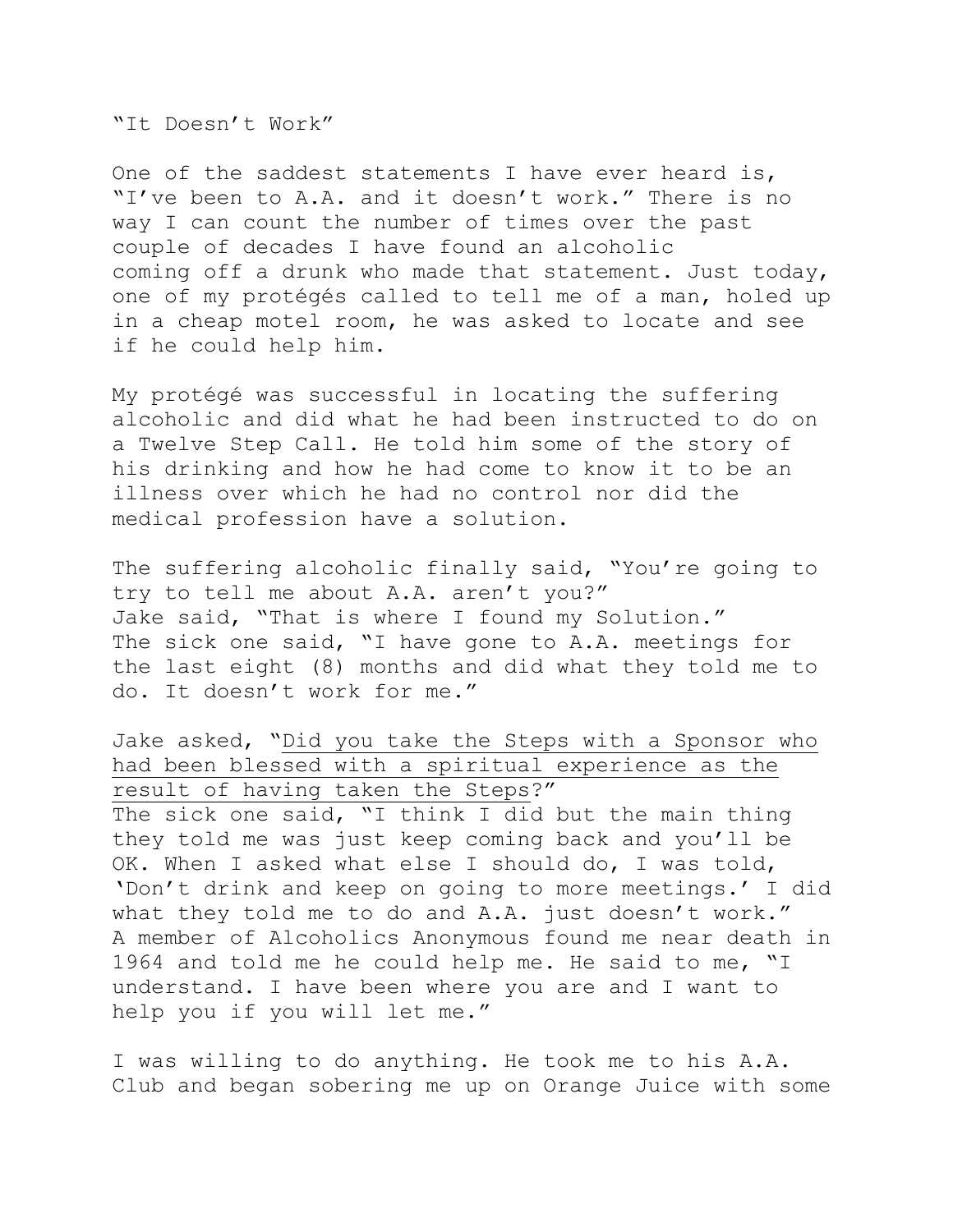honey mixed in it. When I began having Delirium Tremens, they added some Bay Rum to the mixture. There were no treatment centers in our area at that time and hospitals would not admit us for alcoholism. We either shook and sweat it out in jail or at an A.A. Club. By far, most of them made it to the end sober or they still are. I wasn't one of them. I saw an opportunity to return my ego to its earlier level by getting involved in a new and exciting profession and so I went for it. Sixteen (16) years after my last drink; eleven (11) years after my last meeting, on a day without a cloud in the sky, I thought having a beer would be a good idea, so being in a very dry county, I drove seventy (70) miles for a Six-pack.

It took me two (2) years to make it back to Alcoholics Anonymous very, very drunk.

But what a difference thirteen (13) years can make! There were no alcoholics laying around the Club with dry heaves. There were no blood shot eyes, sweating faces, no vibrating bodies, the aroma of alcoholism was missing. There was no orange juice in the refrigerator nor honey near the coffee pot. There was no Bay Rum in the file cabinet. It was no longer needed because almost everyone had gone to "treatment" and been medicated through the process of what is termed "de-tox." They had missed those wonderful Golden Moments of the misery, suffering and pain of sobering up. At first, I thought the new approach was good but then I began to see the results.

There was less and less commitment to the Group and the action necessary for long term emotional sobriety was being ignored.

There were very few Big Book Study or Speaker meetings but a large number of "Discussion/participation" meetings where everyone was given an opportunity to talk about whatever was on their mind whether on not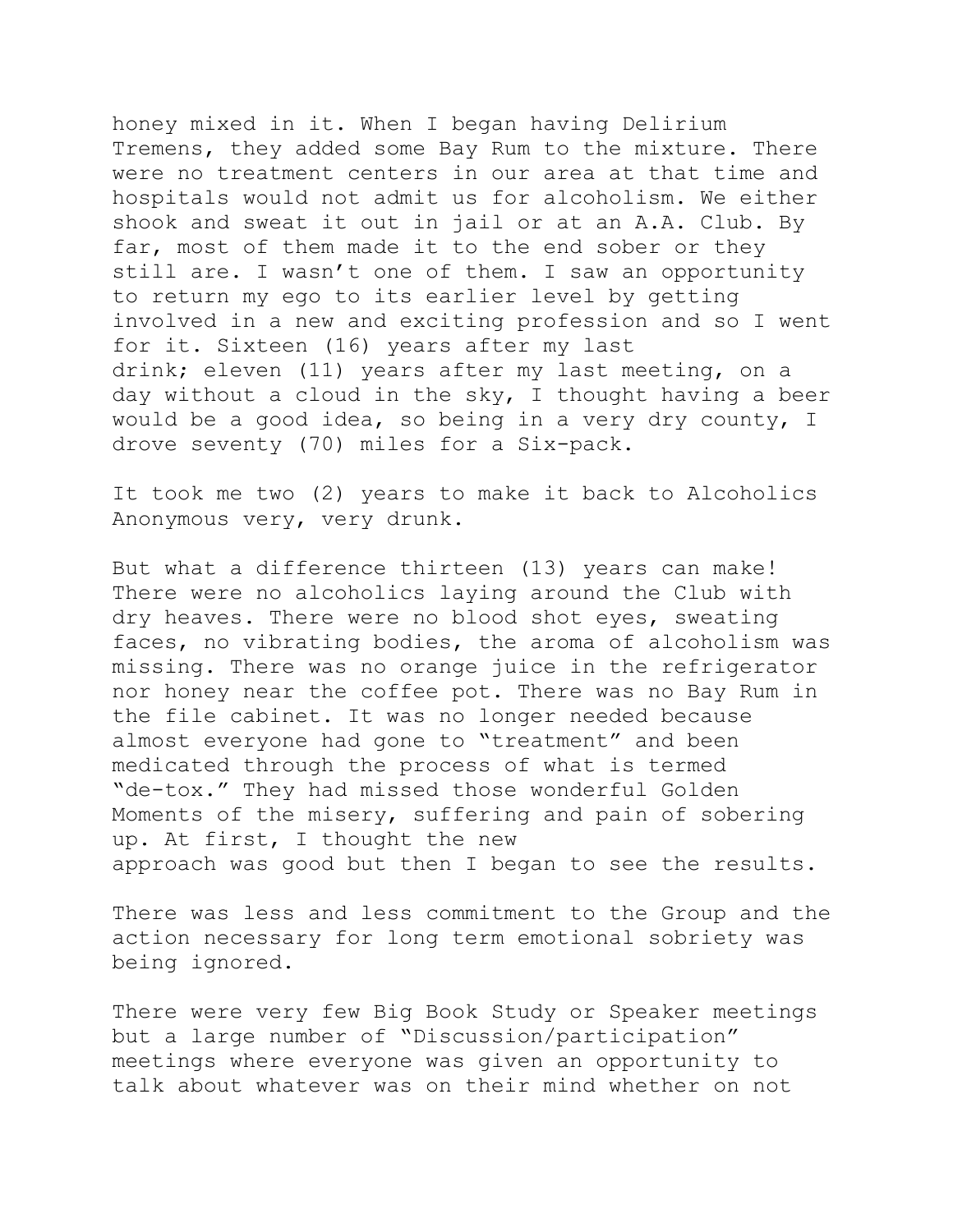they knew anything about alcoholism or recovery from alcoholism.

There were even non-alcoholics participating in these meetings. This newer approach of learning to live with alcoholism was beginning to prove to be a dismal failure.

I heard a tape of Joe McQ. and later attended a weekend of Joe McQ. & Charlie P. presenting their "Big Book Comes Alive" program. It then became very clear why so many were returning to the bottle. Not only were we without sick alcoholics laying around the meeting places, there was so little Program in our meetings, it was almost hidden from the newcomers. No wonder so few were finding more than a few months of physical sobriety. They were denied what is required for long term emotional sobriety.

Without the sick alcoholics laying round the meeting place, I had to find a place where I could again see and smell alcoholism. I needed a frequent reminder of where I came from and what was waiting for me if I didn't continue to pay the price for emotional sobriety. Over the years since I have been blessed to have been given another opportunity to survive the deadliest disease known to mankind, I have volunteered in many wind-up places where those coming off a drunk are present and available to talk with. Again and again, I heard that sickening statement, "I went to A.A. and it doesn't work."

Of course, they are right. Alcoholics Anonymous does not work! We MUST WORK IT! But they were not told the truth. My Basic Text reads, "Rarely, have we seen a person fail who has thoroughly followed our path" The "Path" being the Twelve Steps of Alcoholics Anonymous as outlined in a book titled "Alcoholics Anonymous." My Basic Text does not read, "Having had a spiritual